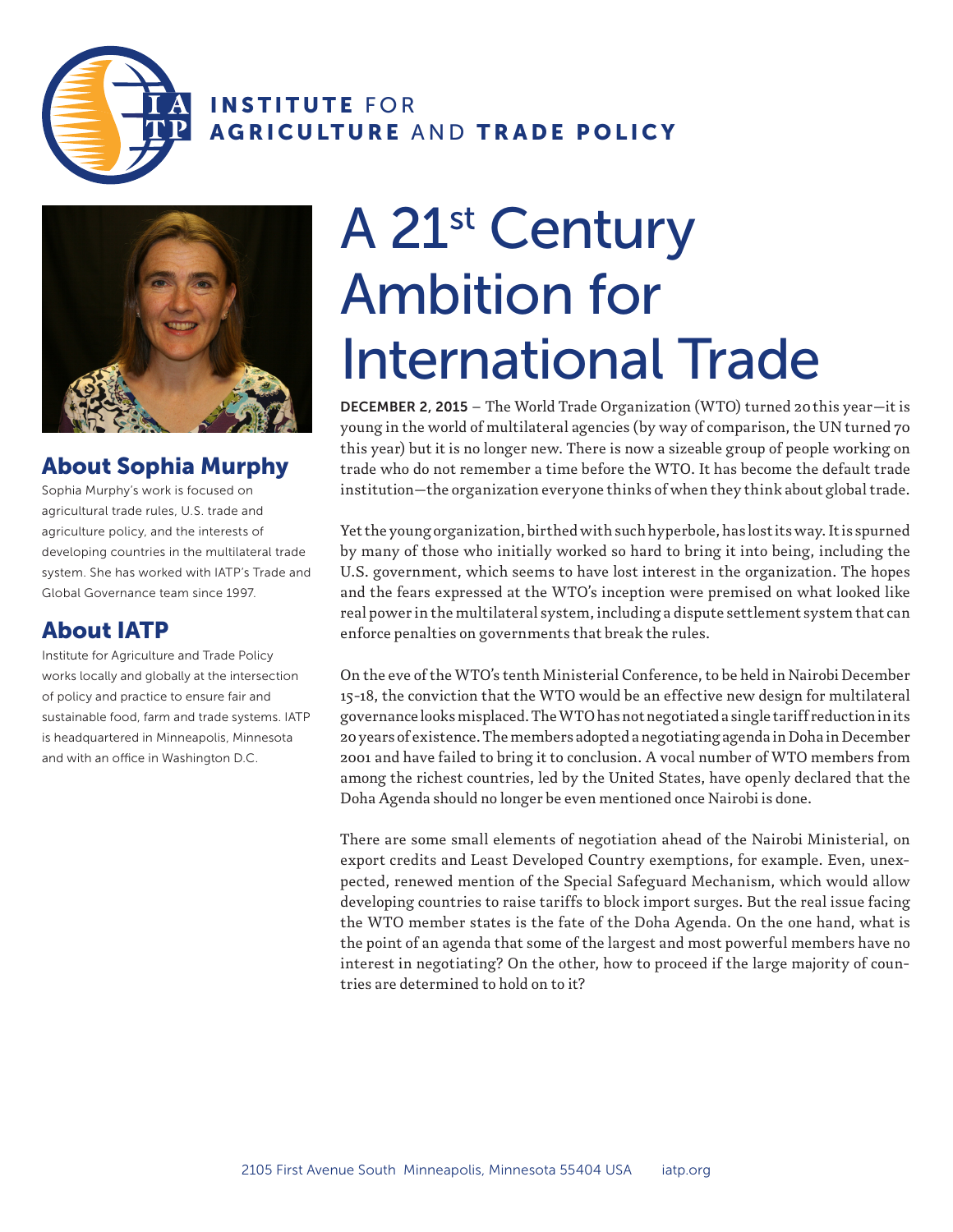If the Doha Agenda is abandoned, developing countries fear that their interests will be abandoned with it—richer countries show less and less interest in negotiating the issues that developing countries have made their priority (such as reducing the tradedistorting effects of developed country agricultural subsidies and export supports). They are instead focused on services and investment, where the advantages are largely with exporters based in developed countries.

For most of civil society, the Doha Agenda is beside the point. It was never a good agenda and it has not improved with time. It was supposed to address the inherent inequalities written into the Uruguay Round Agreements but by and large did not. Nor did it address what has emerged as the WTO's single largest failing—its inability to serve as an adept and flexible manager of a complex and evolving system of globalizing markets. The WTO rules rely on baseline reference prices that are now 25 years out of date. The rules create exceptions for rich countries that persist because nothing new has come in their place—rules that allow the EU to go back to its damaging export subsidies if it chooses to, for instance, or for the U.S. to continue to monetize its food aid and to rely on export credits to support its commodity traders. The rules also punish developing countries for the success of agricultural sectors, a success that was ostensibly one of the objectives of the Uruguay Round in the first place. A number of developing countries have experienced much higher levels of inflation than have industrialized countries because they are growing more rapidly. The WTO benchmarks that assess permissible levels of domestic support to agriculture have no way to account for these differing levels of inflation.

What might a different basis for the conversation look like? Three elements need serious attention, whether in Nairobi or afterwards:

1. THE MANDATE: The General Agreement on Tariffs and Trade (GATT) was about tariff reduction, relatively pure and simple. The GATT signatories agreed on this purpose and the negotiations met with some success. The WTO's purpose is more complex. The fundamental commitment to tariff reduction has not gone away, and for some governments it is still the most important function. At the same time, the neoliberal development economics of the last 30 years has focused heavily on trade liberalization as an instrument for development. A number of member states consider the WTO should be a development forum, focused on developing countries' economic needs. (Note, that is what the first multilateral organization dedicated to trade—the UN Conference on Trade and Development—was all about). Yet those governments that insist trade liberalization is the best course for development then fail to liberalize important aspects of their own economies, undermining trust that they are negotiating in good faith. They say trade liberalization is good for all countries but they do not act as if they believe it. In addition, the Uruguay Round Agreements take WTO rules deep into aspects of domestic policy space, whether in agriculture, manufacturing, services, government procurement or intellectual property rights. Most governments that allow a domestic debate on trade policy have met significant resistance to WTO rules. If a rich country cannot get its legislature to pass the measures required to conform to a WTO proposal (or even WTO law, as is the case with U.S. agricultural subsidies) it should not presume a poorer country can do more. The WTO's mandate needs clarification and stricter limits on where and why it might override domestic policy in member states.

2. SPECIAL AND DIFFERENTIAL TREATMENT: The GATT enshrined a principle of different levels of commitments for developed and developing countries. As a number of developing countries industrialize, that binary division is less and less apparent. Moreover, it is not clear that size of economy has much to do with the importance of trade in that economy; trade matters more to smaller countries (for fairly obvious reasons—smaller countries have less diverse economies in general, and more reason to trade) but that is as true for Switzerland as for Jamaica. Yet there are persistent important North/South divides, one of the starkest of which are the exemptions and exceptions that richer countries enjoy because they can pay for opt-outs (such as compensation for sectors that are hurt by new rules) and have historic exemptions from previous trade negotiating rounds. The place to start on unpacking SDT would be to confront some of the built-in privileges of richer countries and their corporations before making demands on emerging economies to assume more responsibilities than poorer developing countries. Long periods of intellectual property rights protection would be one; another would be to prohibit the dumping of agricultural commodities at less than cost of production prices in international markets.

3. THE AGENDA: The world has changed a lot since 2001. Some say it is time to shift from a 20<sup>th</sup> century to a 21<sup>st</sup> century trade agenda. In this view, the so-called "mega-regionals" (such as the Trans Pacific Partnership or TPP) are categorized as 21<sup>st</sup> century and the Doha issues are judged to be "last century". In truth, the mega-regionals differ from Doha only in as much as they more starkly reflect some interests within richer developed countries, where agriculture and manufacturing face competitive challengers but which house large corporate interests invested in finance and services, as well as a number of firms determined to avoid competition by protecting and extending their intellectual property rights.